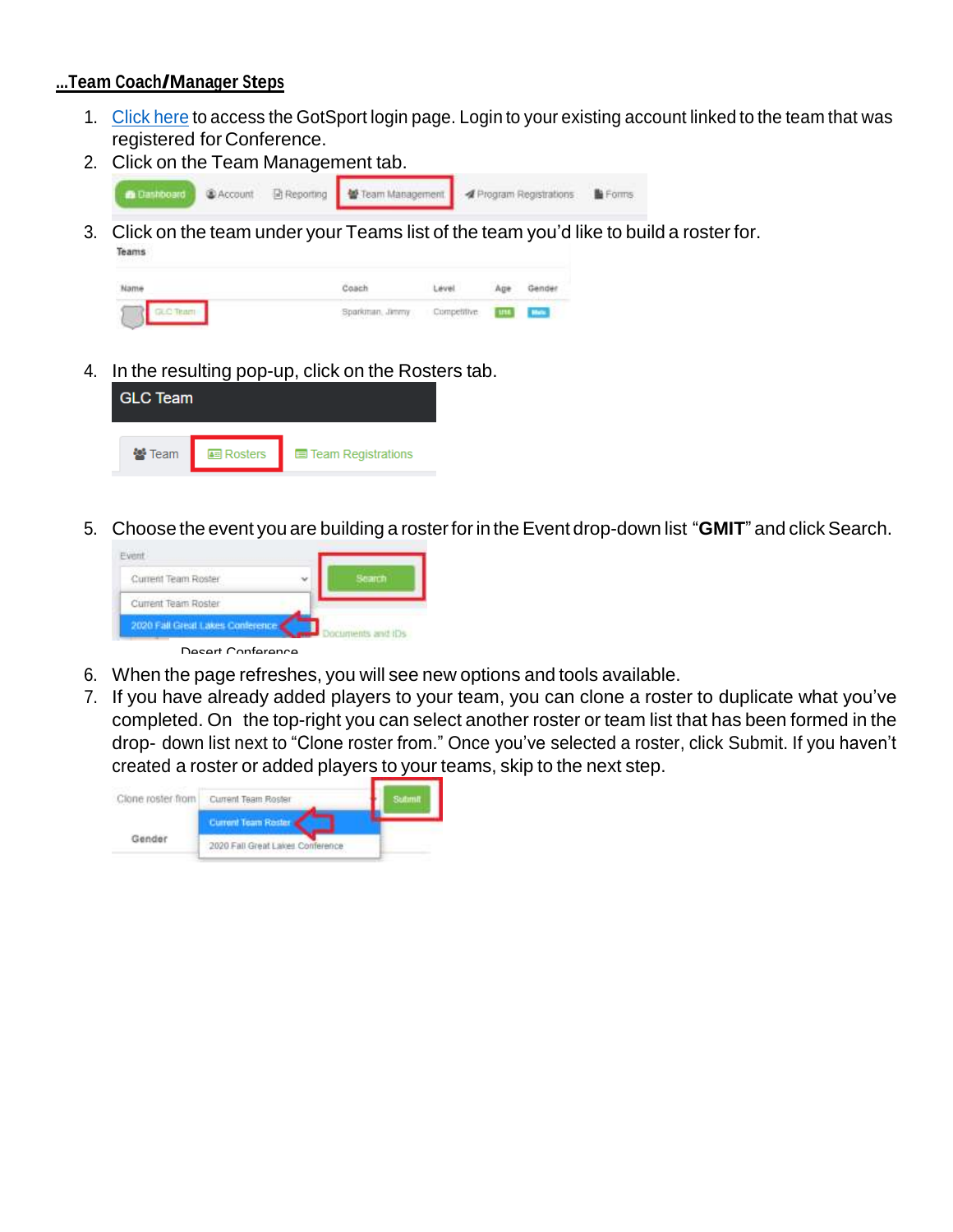8. To add a player to the roster, click the Add Player button. You will then be prompted to search for the player using the player's first name, last name, and date of birth, all of which are required when searching. If a player appears in the search, you can click the Select button to add the player to the team. If a player is not found in the search, you will need to fill in the player's information to add them to the team

| : Coaches<br>Players |                                                                                          | Documents and IDs |  |  |
|----------------------|------------------------------------------------------------------------------------------|-------------------|--|--|
| <b>BE Flyinei</b>    | Ass Club Page Page:                                                                      |                   |  |  |
|                      |                                                                                          |                   |  |  |
| Add Player           | Search for users to add him her to the team. If your search does not return any results. |                   |  |  |
| First name           | you'll be able to create a oew user to add to the team.<br>Last name                     | DOB               |  |  |

roster. Complete this for each player the needs to appear on the roster.

9. All coaches, assistant coaches, and managers will also need to be added to the team to appear on applicable rosters and GotSport game cards. To add these individuals, click on the respective tab in the pop-up titled Coaches or Managers. You will be required to enter the individual's name and email to searchforexisting users. If a user appears, click the Add button next to their name. If a user is not found, you will need to fill in the user's information to add them to the roster. Complete this for each individual who needs to appear on the roster as the team coach, assistant coach, or manager.

| Players    | Coaches | Managers                                         | Documents and IDs                                                                               |
|------------|---------|--------------------------------------------------|-------------------------------------------------------------------------------------------------|
|            |         | be able to create a new user to add to the team. | Search for users to add him/her to the team. If your search does not return any results, you'll |
| First name |         | Last name                                        | Email<br><b>Search</b>                                                                          |

- 10. **Coaches or Team Managers Adding Club Pass Players:** Club Pass Players can be assigned at the team level when a coach or team manager is building teams in GotSport. If you are a coach or team manager trying to assign a club pass player, you would first…
	- a. Log in to your coach or team manager GotSport account/profile
	- b. Click 'Team Management' on the top menu, then select the team you wish to edit
	- c. Click 'Roster' at the top of the page
	- d. Select the conference event in the roster filter and hit 'Search'
	- e. If the player you are club passing has not been created a profile in GotSport yet, Click the 'Add Player' button to add the player to your roster like **step 8**